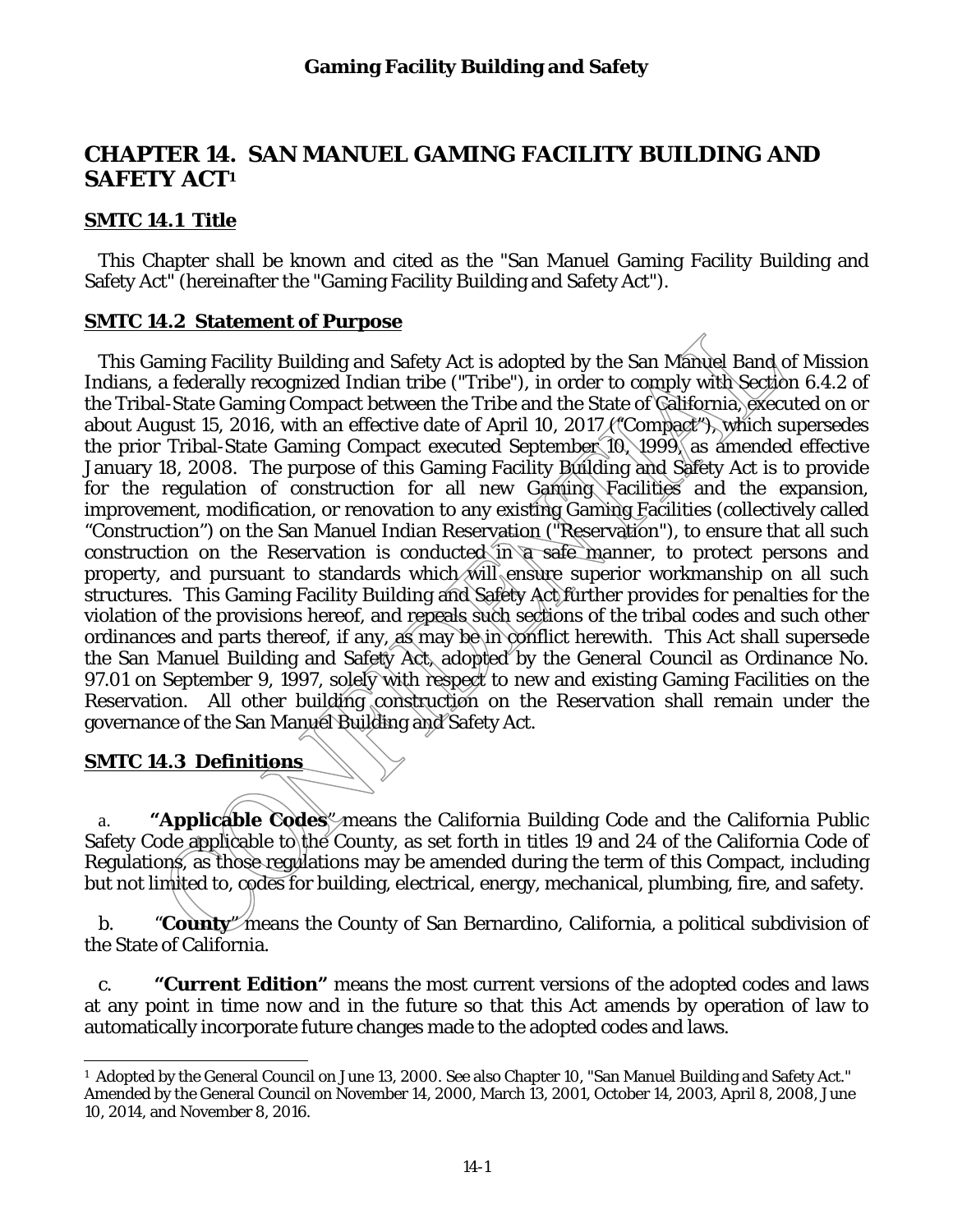d. "**Department of Planning and Development**" means the tribal department vested with the responsibility for overall construction activities related to Gaming Facilities and Gaming Operations.

e. **"Gaming Facilities"** means any building in which Class III gaming activities (as such term is defined under Section 2703 of the Indian Gaming Regulatory Act of 1988 P.L. 100-497, 18 U.S.C. § 1166 et seq. and 25 U.S.C. § 2703) (hereinafter, "IGRA") or gaming operations occur, or in which the business records, receipts, or funds of such gaming operation are maintained ( excluding offsite facilities primarily dedicated to storage of those records and financial institutions), and all rooms, buildings and areas, including hotels, parking lots, and walkways, a principal purpose of which is to serve the activities of a gaming operation and Facility rather than providing them with an incidental benefit.

f. "**Gaming Operation**" means the business enterprise that offers and operates Class III gaming activities as authorized under the Compact, whether exclusively or otherwise.

g. **"Tribal Building Officer"** means the individual designated by the Tribe as having primary responsibility for overseeing the Tribe's administration, implementation, and enforcement of this Gaming Facility Building and Safety Act, and fulfilling the analogous responsibilities of building officials and code enforcement agencies, as the case may be, as referenced in Applicable Codes.

## **SMTC 14.4 Standards Applicable to Gaming Facilities**

a. When the Tribe engages in the construction of new Gaming Facilities, or expands, improves, modifies, or renovates any existing Gaming Facility, it shall adhere to Applicable Codes provided, however, that the adoption of such standards shall not be construed as the Tribe's consent to state, county or local governmental regulation authority, or any action to enforce such regulations outside the scope set forth in 6.4.2(i) and 6.4.2(k) of the Compact.

b. Any Gaming Facility Construction shall also comply with the federal Americans with Disabilities Act, P.L. 101-336, as amended, 42 U.S.C. § 12101 et seq.

c. The Tribe incorporates as Applicable Codes the Current Edition of the California Code of Regulations (Title 24), the California Public Safety Code (Title 19) and all standards incorporated therein and/or modified thereby including but not limited to the California Administrative Code, as amended, specifically including the most recent Editions of the California Building Code, California Mechanical Code, California Electrical Code, California Energy Code, California Plumbing Code, California Green Standards Code, and the California Fire Code. Nothing in this Gaming Facility Building and Safety Act shall be construed to apply to any construction, expansion, improvement, modification or renovation other than with respect to Gaming Facilities on the Reservation.

### **SMTC 14.5 Standards Applicable to Inspectors**

a. To assure compliance with the Applicable Codes set forth in Section 14.4 of this Act, in all cases where the Applicable Codes would otherwise require a permit, the Tribe shall require inspections and shall, for that purpose, employ for any Gaming Facilities construction qualified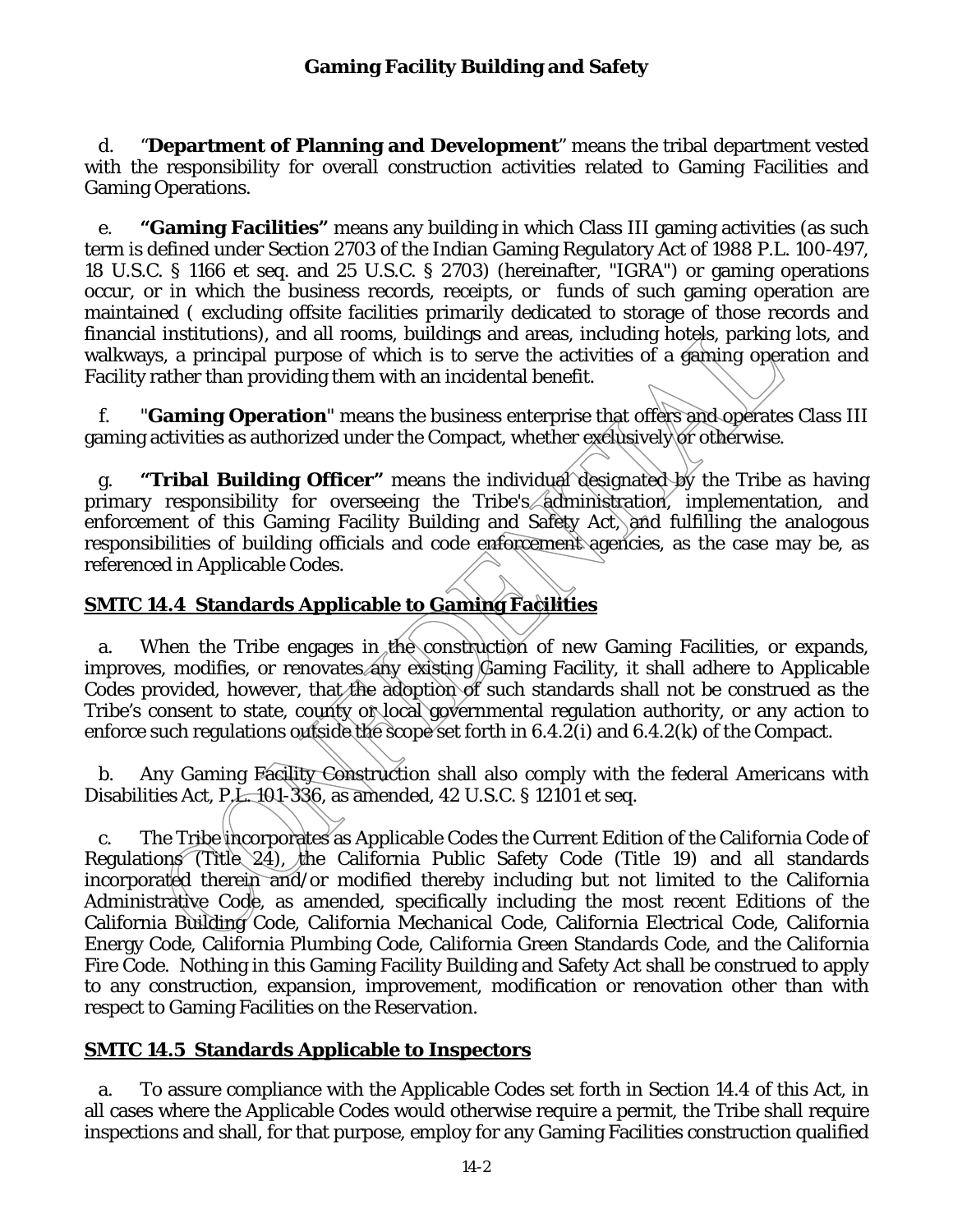plan checkers or review firms that either are California licensed architects or engineers with relevant experience or are California licensed architects or engineers on the list, if any, of approved plan checkers or review firms provided by the County, and employ project inspectors that possess comparable qualifications and certifications as project inspectors utilized by the County.

b. The plan checkers, review firms, and project inspectors referred to in this Act shall hereafter be referred to as "Inspector(s)."

c. The Tribe shall require all Inspectors to maintain contemporaneous records of all inspections and report in writing any failure to comply with the Applicable Codes to the Tribe and its Tribal Gaming Agency, and if the failure is not remedied within thirty (30) days after giving notice of the lack of compliance, to give notice to the State Gaming Agency.

### **SMTC 14.6 Construction Design Plans**

a. The Tribe shall require its Department of Planning and Development to maintain for inspection and copying by the State Gaming Agency upon its request the design and construction calculations, and plans and specifications that form the basis for Construction (the "Design and Building Plans").

b. In the event that material changes to a structural detail of the Design and Building Plans will result from contract change orders or any other material changes in the Design and Building Plans, the Department of Planning and Development shall cause such changes to be reviewed and field verified by the Inspectors for compliance with Applicable Codes.

c. The Tribe shall maintain during Construction all contract change orders for inspection and copying by the State Gaming Agency upon its request.

d. The Tribe shall maintain the Design and Building Plans depicting the as-built Gaming Facility, which shall be available to the State Gaming Agency for inspection and copying upon its request, for the term of the Compact.

# **SMTC 14.7 Inspector's Certification of Compliance**

Upon final certification by the Inspector(s) that the Gaming Facility meets the Applicable Codes adopted herein, the Tribe or San Manuel Gaming Commission shall forward the Inspector's certification to the State Gaming Agency within ten (10) days of issuance. If the State Gaming Agency objects to that certification, the Tribe shall make a good faith effort to address the State Gaming Agency's concerns, but if the State Gaming Agency does not withdraw its objection, the matter will be resolved in accordance with the dispute resolution provisions of the Compact.

### **SMTC 14.8 Workers' Compensation Requirements**

No permit shall be issued under this Gaming Facility Building and Safety Act unless and until the contractor submits documentation to the Department of Planning and Development demonstrating that the contractor and all of its subcontractors meet workers compensation coverage requirements under California law.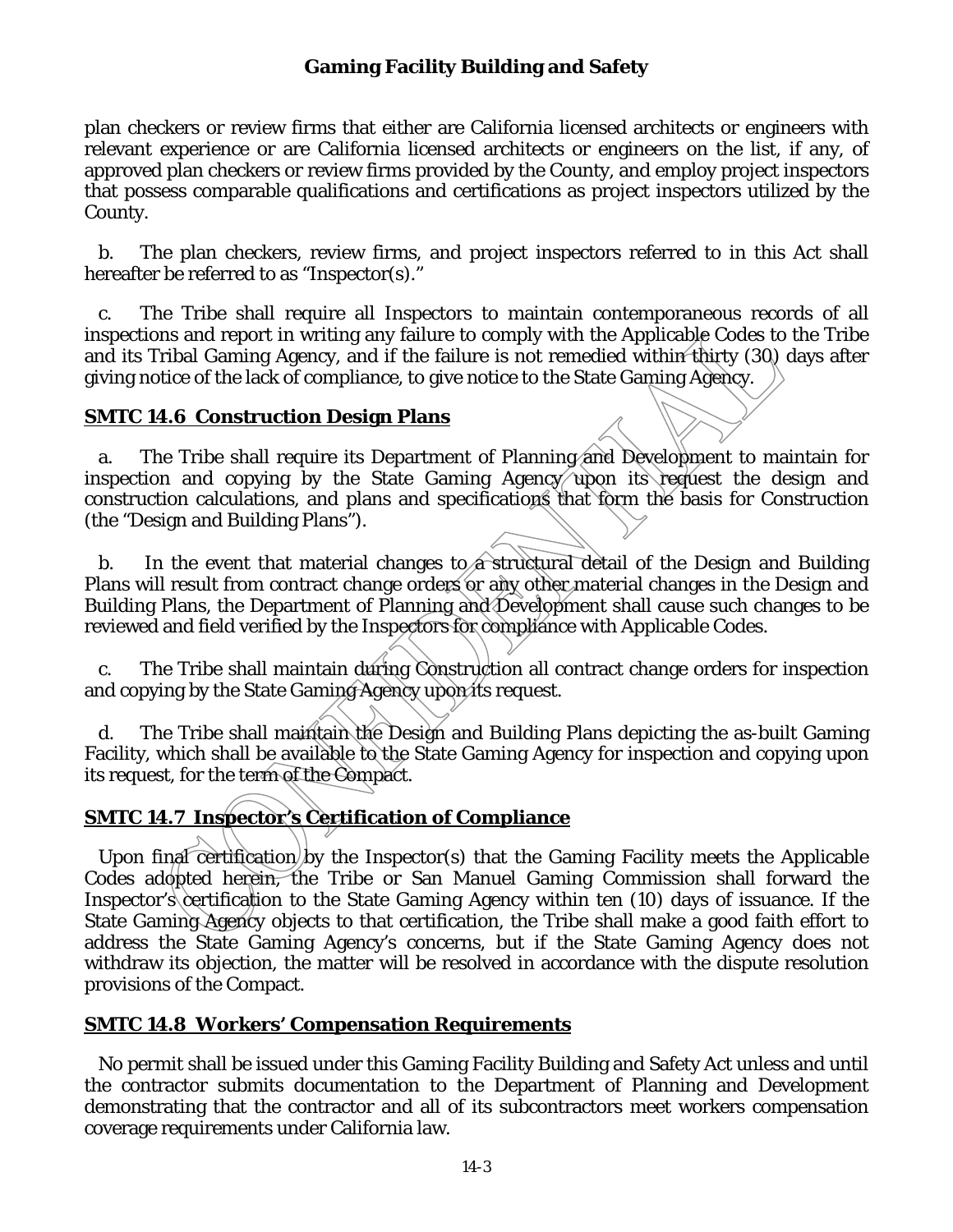#### **SMTC 14.9 Insurance Requirements**

The Department of Planning and Development shall ensure that no Project shall be commenced prior to adequate insurance protecting the Tribe having first been obtained.

#### **SMTC 14.10 Additional Safety Standards**

a. The Tribe shall take all necessary steps to:

 i. reasonably ensure the ongoing availability of sufficient and qualified fire suppression services to the Gaming Facility, and

ii. to reasonably ensure that the Gaming Facility satisfies all substantive safety and construction requirements of titles 19 and 24 of the California Code of Regulations applicable to similar facilities in the County.

b. Not less than thirty (30) days before the effective date of the Compact or the commencement of gaming activities in any Gaming Facility subject to the Gaming Facility Construction requirements of this Section, and not less than every two years thereafter in both cases, and upon at least ten (10) days' notice to the State Gaming Agency, the Gaming Facility shall be inspected, at the Tribe's expense, by a qualified Tribal inspection official, if any, who is responsible for fire protection on the Tribe's lands, or by an independent expert, for purposes of certifying that the Gaming Facility meets a reasonable standard of fire safety and life safety.

c. The State Gaming Agency shall be entitled to designate and have a qualified representative or representatives present during the inspection. During such inspection, the State's representative(s) shall specify to the qualified Tribal inspection official or independent expert, as the case may be, any condition which the representative(s) reasonably believes would preclude certification of the Gaming Facility as meeting a reasonable standard of fire safety and life safety.

d. The qualified Tribal inspection official or independent expert shall issue to the Tribe, the Tribal Gaming Agency, and the State Gaming Agency a report on the inspection within fifteen (15) days after its completion, or within thirty (30) days after commencement of the inspection, whichever first occurs, identifying any deficiency in fire safety or life safety at the Gaming Facility or in the ability of the Tribe to meet reasonably expected fire suppression needs of the Gaming Facility. Within thirty (30) days after the issuance of the report, the qualified Tribal inspection official or independent expert shall also require and approve a specific plan for correcting deficiencies, whether in fire safety or life safety at the Gaming Facility or in the Tribe's ability to meet the reasonably expected fire suppression needs of the Gaming Facility, including those identified by the State Gaming Agency's representative(s). A copy of the report shall be delivered to the State Gaming Agency, upon delivery of the report to the Tribe. Immediately upon correction of all deficiencies identified in the report, the qualified Tribal inspection official or independent expert shall certify in writing to the Tribe, Tribal Gaming Agency, and State Gaming Agency that all deficiencies have been corrected.

### **SMTC 14.11 Responsibility Under Other Applicable Law**

Nothing in this Gaming Facility Building and Safety Act shall relieve the Tribe, any tribal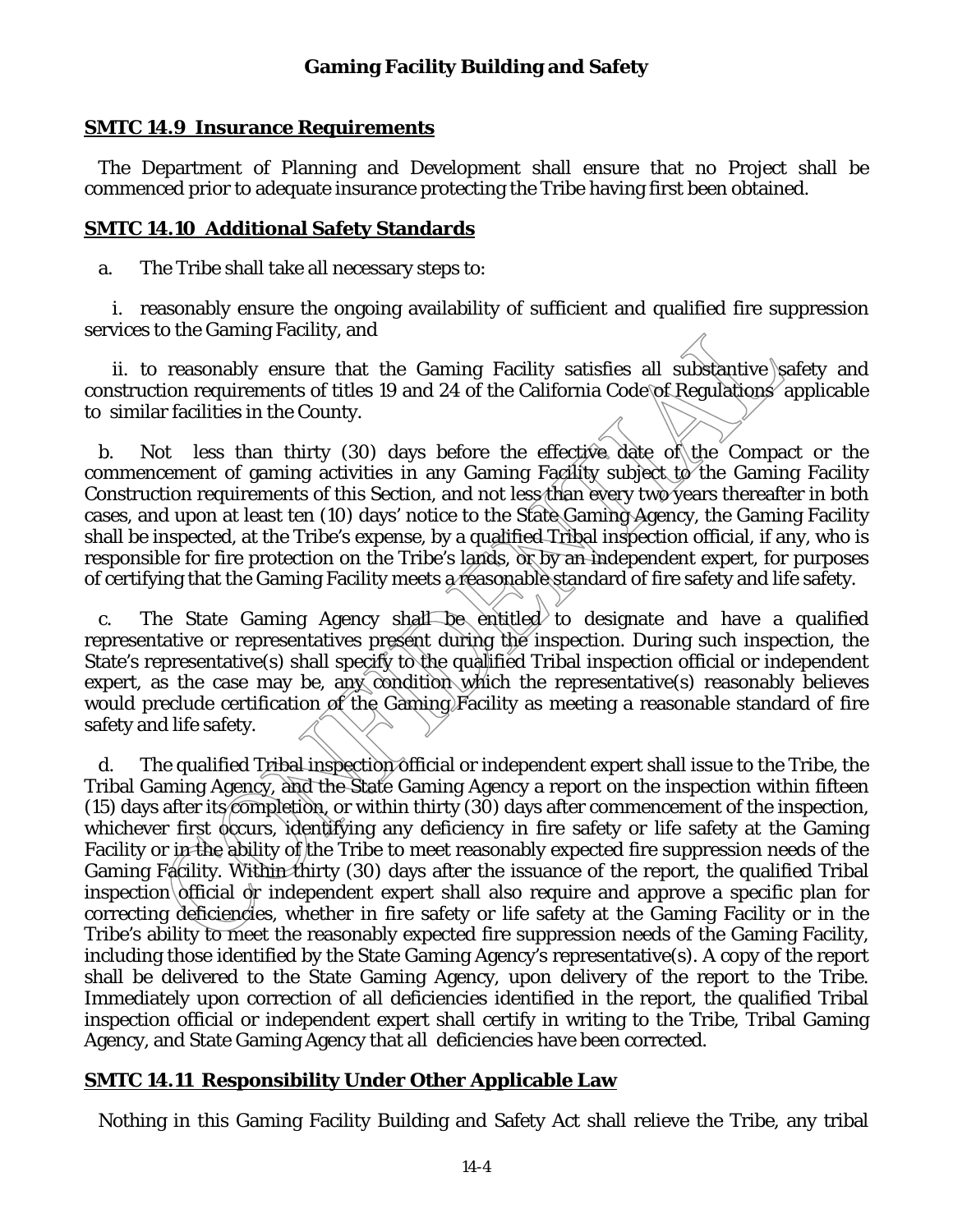member, or others from any responsibility or obligation under any other applicable tribal or federal laws or regulations for the regulation or protection of environmental or cultural resources or persons with disabilities.

#### **SMTC 14.12 Issuance of Certificates of Occupancy**

a. Notwithstanding the adoption of the Applicable Codes hereunder and anything to the contrary contained therein, any Gaming Facility in which gaming authorized by the Compact is conducted shall be issued a certificate of occupancy ("C.O.O.") by the San Manuel Gaming Commission prior to occupancy, if it was not used for any gaming activity under IGRA prior to the effective date of the Compact, or, if it was so used, within one year thereafter.

b. A Gaming Facility shall be issued a C.O.O. by the San Manuel Gaming Commission based on the final certification specified in Section 14.7. The C.O.O. shall be reviewed for continuing compliance on a biennial basis. Inspections by Inspectors shall be conducted under the direction of the San Manuel Gaming Commission as the basis for issuing any biennial renewals of the C.O.O.

### **SMTC 14.13 Enforcement**

The Department of Planning and Development shall have responsibility for monitoring all planned or ongoing construction on the Reservation to ensure compliance with the Gaming Facility Building and Safety Act, shall investigate any complaint submitted in writing to the Gaming Commission relative to any alleged violation of this Gaming Facility Building and Safety Act, and shall have the authority to cite any violation of this Gaming Facility Building and Safety Act. Any such notice of violation (each, a "Notice of Violation") must cite the specific provision(s) of the applicable law or Gaming Facility Building and Safety Act which has been violated, and copies of such notice shall be distributed to the Tribal Business Committee and the alleged violator.

#### **SMTC 14.14 Penalties**

Any condition which is the subject of a Notice of Violation and which is not corrected within five (5) calendar days after the date of the Notice of Violation shall be punishable by an initial fine of \$1,000,00 for each violation cited therein. Any conditions remaining uncorrected ten (10) calendar days after the date of a Notice of Violation shall, in addition, be subject to a daily fine of \$250.00 for each day the violation continues after such tenth (10th) calendar day. The Tribal Building Officer shall notify the Tribal Business Committee in writing of any uncured violations and of any penalties imposed.

Because any failure to remedy within a reasonable period of time any deficiency that poses a serious or significant risk to the health or safety of any person is deemed a violation of the Compact, the State Gaming Agency may seek and obtain a court order to prohibit occupancy of the affected portion of the Gaming Facility until the deficiency is corrected. In the event such an action is initiated by the State Gaming Agency pursuant to the terms of the Compact, the Tribe shall take all necessary measures to enforce the provisions of this Act in any legally appropriate manner, and to recover any damages resulting therefrom.